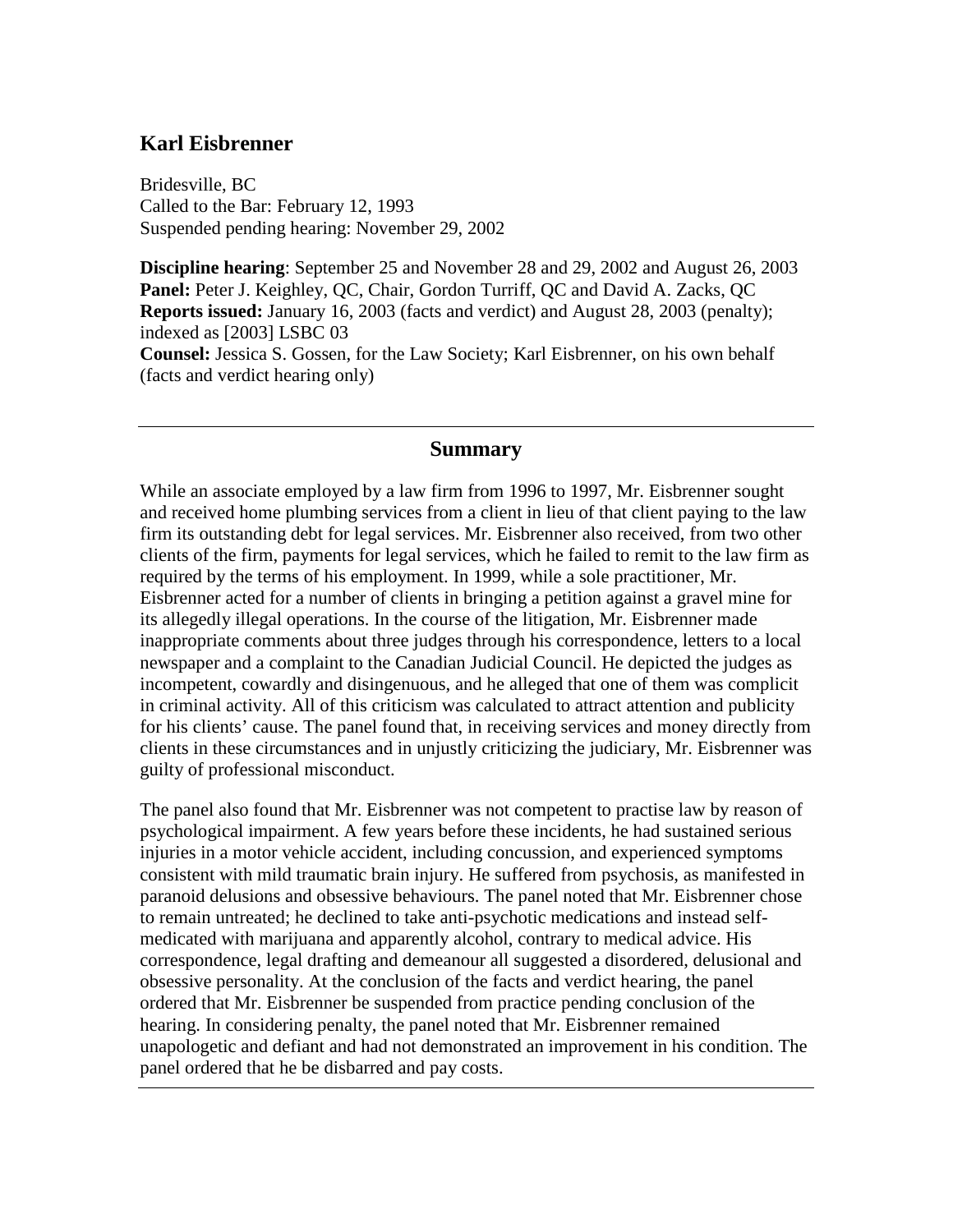## **Facts**

### **Wrongful conversion of payments from clients**

In 1996, while employed as an associate in a law firm, Mr. Eisbrenner acted for Ms. S in a matrimonial matter. Over the course of two months, he received from her several cheques in payment of legal fees: a cheque for \$400 payable to cash and cheques for \$500 and \$200, each payable to Mr. Eisbrenner. He received these payments directly, without depositing them to the trust account of his law firm and without the firm's knowledge or consent.

While representing Ms. W in a litigation related to her purchase of property, Mr. Eisbrenner requested from the client a cheque for \$5,000, either blank or payable directly to him. He endorsed the cheque and deposited it to his personal account. At least part of this payment related to legal services rendered by Mr. Eisbrenner on behalf of his law firm and therefore ought to have been provided to the firm.

In 1997 Mr. Eisbrenner represented a corporate client of the law firm on a builders lien matter. At Mr. Eisbrenner's request, the company carried out certain plumbing work on Mr. Eisbrenner's own home in satisfaction of the company's outstanding account for legal services of \$1,121.46. Mr. Eisbrenner had no authority to forgive payment of a debt to the firm in return for personal services provided to him.

In his explanation to the Law Society, Mr. Eisbrenner noted that, at the time of his actions, he was not thinking straight and was seeking psychiatric and medical help.

#### **Unjust criticism of the judiciary**

In 1999 Mr. Eisbrenner commenced proceedings by petition in BC Supreme Court on behalf of various property owners against an allegedly unauthorized gravel mine operation on adjacent property. This litigation occupied most of Mr. Eisbrenner's time and focus. Throughout, he maintained that his clients had been denied justice largely as a result of a conspiracy on the part of various levels of government, opposing counsel and the Law Society.

Mr. Eisbrenner made inappropriate comments about three judges through certain correspondence, letters to a local newspaper and a complaint to the Canadian Judicial Council. In his communications, he depicted the judges as incompetent, cowardly and disingenuous, and he alleged that one of them was complicit in criminal activity. Mr. Eisbrenner justified his criticisms as being necessary to attract attention and publicity for his clients' cause, when in fact they brought attention only to himself.

#### **Incompetence to practise law**

The panel heard extensive evidence on Mr. Eisbrenner's medical and psychiatric condition. In 1994, prior to these incidents, Mr. Eisbrenner suffered serious injuries, including concussion, in a major motor vehicle accident. Six months after the accident, he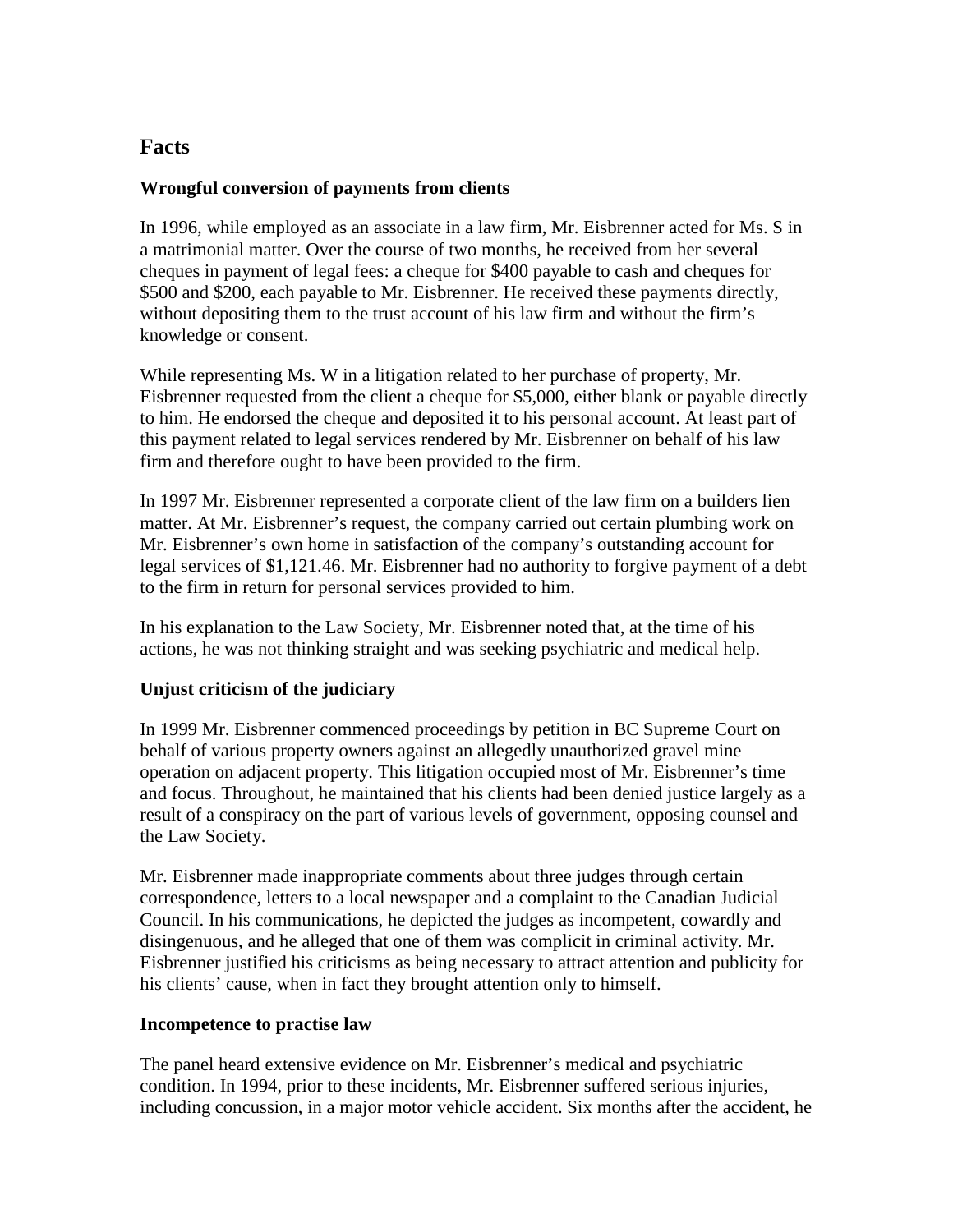continued to experience difficulty with reading and comprehension, which his physician believed were symptoms of post-concussion syndrome. Other symptoms consistent with mild traumatic brain injury were noted: memory difficulties, problems reading and registering information, forgetfulness, difficulty in planning and organizing, reduced efficiency in accomplishing tasks, headaches, ringing in the ears, numbness in some fingers and difficulties with comprehension and sorting the relevant from the irrelevant. Through combined pharmacological and psychological treatment, Mr. Eisbrenner showed some improvement in 1997, including mood control and coping mechanisms, but later discontinued treatment.

In April, 2002, when required by a panel of Benchers, Mr. Eisbrenner underwent another assessment. The psychiatrist concluded that his symptoms, including paranoid delusions about a multi-layered conspiracy to ensure his failure in the litigation file, were compatible with a diagnosis of delusional disorder, which could be caused by a genetic predisposition or his head injury and could be exacerbated by his use of cannabis. Postconcussion syndrome was also confirmed, as indicated by possible cognitive dysfunction, personality change, poor judgement, impaired control of impulse and emotions, inability to write in a logical and sequential fashion and being overly inclusive and digressive in his writing.

\* \* \*

Citations were issued against Mr. Eisbrenner on December 12, 2001 and April 11, 2002.

### **Verdict**

The hearing panel found that Mr. Eisbrenner's conduct in wrongfully converting to his own use funds that belonged to his law firm and his conduct in unjustly criticizing the judiciary constituted professional misconduct. At the conclusion of the hearing on facts and verdict, the panel determined that Mr. Eisbrenner was not competent to engage in the practice of law and ordered that he be suspended pending the outcome of the hearing on the basis that his continued practice would be dangerous or harmful to the public.

# **Penalty**

Mr. Eisbrenner chose not to attend or be represented at the penalty hearing. The panel noted that voicemail and email communications from Mr. Eisbrenner to the Law Society prior to the hearing were disjointed, unfocused ramblings interspersed with rude and sometimes obscene commentary. The panel noted that it was very concerned that, whatever the cause of Mr. Eisbrenner's psychosis, which manifested itself in paranoid delusions and obsessive behaviour, he remained largely untreated as a matter of personal choice and had eschewed recommended anti-psychotic medications in favour of marijuana and alcohol, contrary to medical advice.

The panel noted that Mr. Eisbrenner had been found guilty of serious professional misconduct in circumstances that called into question his honesty, ethics and judgement and, at the very root, his appreciation of professional standards. With respect to the whole